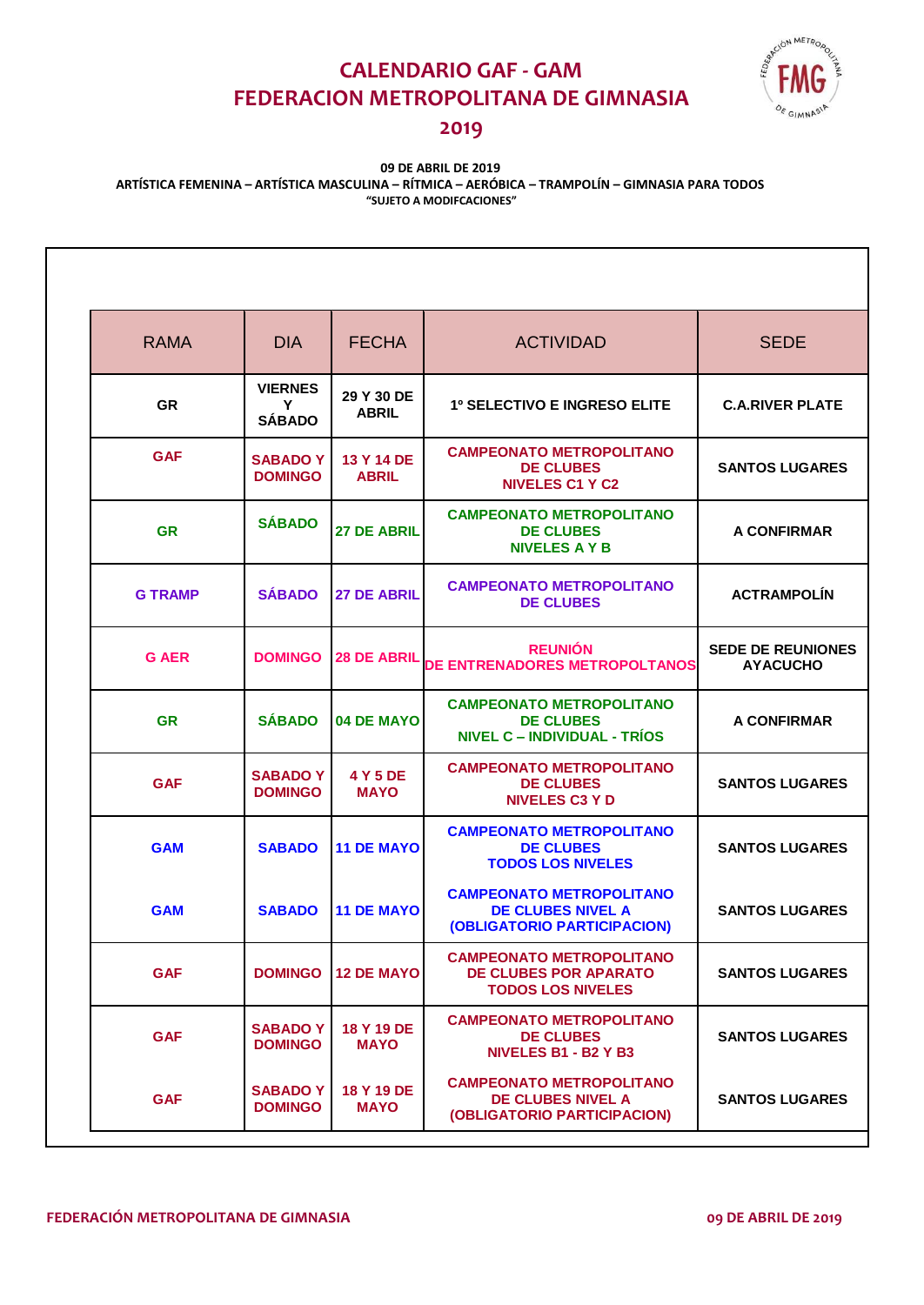

# **CALENDARIO GAF - GAM FEDERACION METROPOLITANA DE GIMNASIA**

#### **2019**

| <b>G AER</b>   | <b>VIERNES A</b><br><b>DOMINGO</b> | 23 AL 26 DE<br><b>MAYO</b>    | <b>CURSO NACIONAL DE JUECES</b>                                           | <b>SEDE DE REUNIONES</b><br><b>AYACUCHO</b> |
|----------------|------------------------------------|-------------------------------|---------------------------------------------------------------------------|---------------------------------------------|
| <b>GR</b>      | <b>SÁBADO</b>                      | 01 DE JUNIO                   | <b>CAMPEONATO METROPOLITANO</b><br><b>DE CLUBES</b><br><b>CONJUNTOS</b>   | <b>A CONFIRMAR</b>                          |
| <b>GAF/GAM</b> | <b>SABADOY</b><br><b>DOMINGO</b>   | 1 Y 2 JUNIO                   | <b>1RO PROMOCIONAL NO FEDERADOS</b>                                       | <b>SANTOS LUGARES</b>                       |
| <b>GAF/GAM</b> | <b>SABADO Y</b><br><b>DOMINGO</b>  | 13 Y 14 DE<br><b>JULIO</b>    | <b>2DO PROMOCIONAL NO FEDERADOS</b>                                       | <b>SANTOS LUGARES</b>                       |
| <b>GAF</b>     | <b>SABADOY</b><br><b>DOMINGO</b>   | 20 Y 21 DE<br><b>JULIO</b>    | <b>TORNEO METROPOLITANO</b><br><b>NIVELES C1 Y C2</b>                     | <b>SANTOS LUGARES</b>                       |
| <b>GR</b>      | <b>SÁBADO</b>                      | 03 DE<br><b>AGOSTO</b>        | <b>TORNEO METROPOLITANO</b><br><b>NIVEL C</b><br><b>INDIVIDUAL Y TRÍO</b> | A CONFIRMAR                                 |
| <b>GR</b>      | <b>SÁBADO</b>                      | <b>10 DE</b><br><b>AGOSTO</b> | <b>TORNEO METROPOLITANO</b><br><b>NIVELES A Y B</b>                       | A CONFIRMAR                                 |
| <b>GAF</b>     | <b>SABADO Y</b><br><b>DOMINGO</b>  | 17 y 18 de<br><b>AGOSTO</b>   | <b>TORNEO METROPOLITANO</b><br><b>NIVELES B1 - B2 Y B3</b>                | <b>SANTOS LUGARES</b>                       |
| <b>GR</b>      | <b>SÁBADO</b>                      | <b>24 DE</b><br><b>AGOSTO</b> | <b>TORNEO METROPOLITANO</b><br><b>CONJUNTOS</b>                           | A CONFIRMAR                                 |
| <b>GAF</b>     | <b>SABADOY</b><br><b>DOMINGO</b>   | 24 Y 25 DE<br><b>AGOSTO</b>   | <b>TORNEO METROPOLITANO</b><br><b>NIVELES C3 Y D</b>                      | <b>SANTOS LUGARES</b>                       |
| <b>GAM</b>     | <b>SABADO</b>                      | 31 DE<br><b>AGOSTO</b>        | <b>TORNEO METROPOLITANO</b><br><b>TODOS LOS NIVELES</b>                   | <b>SANTOS LUGARES</b>                       |
| <b>G TRAMP</b> | <b>SÁBADO</b>                      | 31 DE<br><b>AGOSTO</b>        | <b>CAMPEONATO FINAL METROPOLITANO</b>                                     | <b>ASOC. GOETHE</b>                         |
| <b>GAF</b>     | <b>DOMINGO</b>                     | $1$ DE<br><b>SEPTIEMBRE</b>   | <b>TORNEO METROPOLITANO</b><br><b>POR APARATOS</b>                        | <b>SANTOS LUGARES</b>                       |
| <b>GAF</b>     | <b>SABADO Y</b><br><b>DOMINGO</b>  | 7 y 8<br><b>SEPTIEMBRE</b>    | <b>CAMPEONATO FINAL METROPOLITANO</b><br><b>NIVELES C2-C1</b>             | <b>SANTOS LUGARES</b>                       |
| <b>GR</b>      | <b>SÁBADO</b>                      | 14 DE<br><b>SEPTIEMBRE</b>    | <b>CAMPEONATO FINAL METROPOLITANO</b><br><b>NIVELES A Y B</b>             | A CONFIRMAR                                 |
| <b>GAF</b>     | <b>SABADO Y</b><br><b>DOMINGO</b>  | 14 Y 15<br><b>SEPTIEMBRE</b>  | <b>CAMPEONATO FINAL METROPOLITANO</b><br><b>NIVELES B1 - B2 Y B3</b>      | <b>SANTOS LUGARES</b>                       |